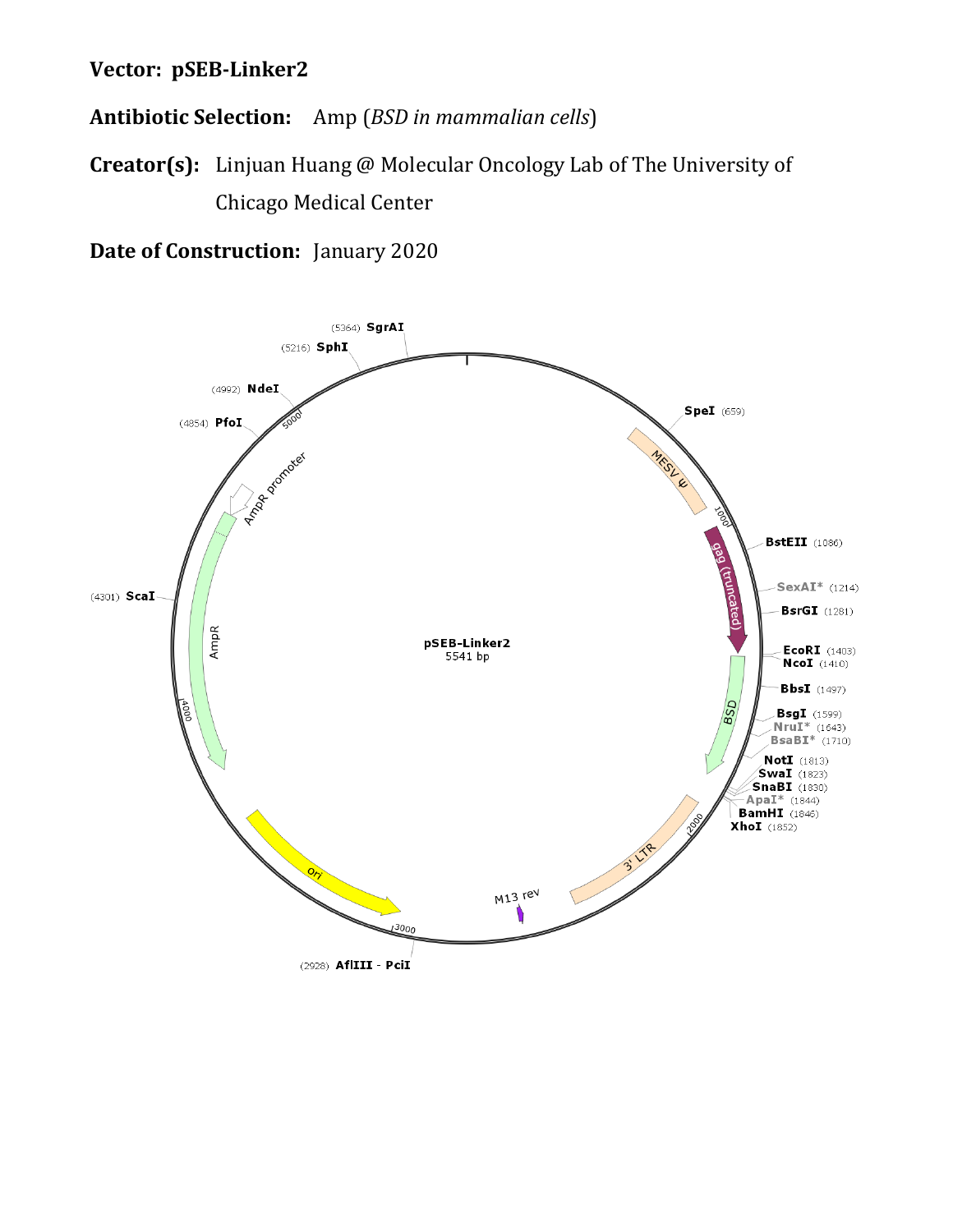## **pSEB-Linker2 Full-length Sequence**

TGAAAGACCCCACCTGTAGGTTTGGCAAGCTAGCTTAAGTAACGCCATTTTGCAAGGCATGGAAAATACATAACTGAGAATAGAGAAGTTA GATCAAGGTTAGGAACAGAGAGACAGCAGAATATGGGCCAAACAGGATATCTGTGGTAAGCAGTTCCTCCCCGGCTCAGGGCCAAGAACAG ATGGTCCCCAGATGCGGTCCCGCCCTCAGCAGTTTCTAGAGAACCATCAGATGTTTCCAGGGTGCCCCAAGGACCTGAAATGACCCTGTGC CTTATTTGAACTAACCAATCAGTTCGCTTCTCGCTTCTGTTCGCGCGCTTCTGCTCCCCGAGCTCAATAAAAGAGCCCACAACCCCTCACT CGGCGCGCCAGTCCTCCGATAGACTGCGTCGCCCGGGTACCCGTATTCCCAATAAAGCCTCTTGCTGTTTGCATCCGAATCGTGGACTCGC TGATCCTTGGGAGGGTCTCCTCAGATTGATTGACTGCCCACCTCGGGGGTCTTTCATTTGGAGGTTCCACCGAGATTTGGAGACCCCTGCC CAGGGACCACCGACCCCCCCGCCGGGAGGTAAGCTGGCCAGCGGTCGTTTCGTGTCTGTCTCTGTCTTTGTGCGTGTTTGTGCCGGCATCT AATGTTTGCGCCTGCGTCTGTACTAGTTAGCTAACTAGCTCTGTATCTGGCGGACCCGTGGTGGAACTGACGAGTTCTGAACACCCGGCCG CAACCCTGGGAGACGTCCCAGGGACTTTGGGGGCCGTTTTTGTGGCCCGACCTGAGGAAGGGAGTCGATGTGGAATCCGACCCCGTCAGGA TATGTGGTTCTGGTAGGAGACGAGAACCTAAAACAGTTCCCGCCTCCGTCTGAATTTTTGCTTTCGGTTTGGAACCGAAGCCGCGCGTCTT GTCTGCTGCAGCGCTGCAGCATCGTTCTGTGTTGTCTCTGTCTGACTGTGTTTCTGTATTTGTCTGAAAATTAGGGCCAGACTGTTACCAC TCCCTTAAGTTTGACCTTAGGTCACTGGAAAGATGTCGAGCGGATCGCTCACAACCAGTCGGTAGATGTCAAGAAGAGACGTTGGGTTACC TTCTGCTCTGCAGAATGGCCAACCTTTAACGTCGGATGGCCGCGAGACGGCACCTTTAACCGAGACCTCATCACCCAGGTTAAGATCAAGG TCTTTTCACCTGGCCCGCATGGACACCCAGACCAGGTCCCCTACATCGTGACCTGGGAAGCCTTGGCTTTTGACCCCCCTCCCTGGGTCAA GCCCTTTGTACACCCTAAGCCTCCGCCTCCTCTTCCTCCATCCGCCCCGTCTCTCCCCCTTGAACCTCCTCGTTCGACCCCGCCTCGATCC TCCCTTTATCCAGCCCTCACTCCTTCTCTAGGCGCCGGAATTCACCATGGCCAAGCCTTTGTCTCAAGAAGAATCCACCCTCATTGAAAGA GCAACGGCTACAATCAACAGCATCCCCATCTCTGAAGACTACAGCGTCGCCAGCGCAGCTCTCTCTAGCGACGGCCGCATCTTCACTGGTG TCAATGTATATCATTTTACTGGGGGACCTTGTGCAGAACTCGTGGTGCTGGGCACTGCTGCTGCTGCGGCAGCTGGCAACCTGACTTGTAT CGTCGCGATCGGAAATGAGAACAGGGGCATCTTGAGCCCCTGCGGACGGTGCCGACAGGTGCTTCTCGATCTGCATCCTGGGATCAAAGCC ATAGTGAAGGACAGTGATGGACAGCCGACGGCAGTTGGGATTCGTGAATTGCTGCCCTCTGGTTATGTGTGGGAGGGCTAAAGCGGCCGCA TTTAAATTACGTAAGGCCTGGGCCCGGATCCCTCGAGATCGATAAAATAAAAGATTTTATTTAGTCTCCAGAAAAAGGGGGGAATGAAAGA CCCCACCTGTAGGTTTGGCAAGCTAGCTTAAGTAACGCCATTTTGCAAGGCATGGAAAATACATAACTGAGAATAGAGAAGTTCAGATCAA GGTTAGGAACAGAGAGACAGCAGAATATGGGCCAAACAGGATATCTGTGGTAAGCAGTTCCTGCCCCGGCTCAGGGCCAAGAACAGATGGT CCCCAGATGCGGTCCCGCCCTCAGCAGTTTCTAGAGAACCATCAGATGTTTCCAGGGTGCCCCAAGGACCTGAAATGACCCTGTGCCTTAT TTGAACTAACCAATCAGTTCGCTTCTCGCTTCTGTTCGCGCGCTTCTGCTCCCCGAGCTCAATAAAAGAGCCCACAACCCCTCACTCGGCG CGCCAGTCCTCCGATAGACTGCGTCGCCCGGGTACCCGTGTATCCAATAAACCCTCTTGCAGTTGCATCCGACTTGTGGTCTCGCTGTTCC TTGGGAGGGTCTCCTCTGAGTGATTGACTACCCGTCAGCGGGGGTCTTTCATGGGTAACAGTTTCTTGAAGTTGGAGAACAACATTCTGAG GGTAGGAGTCGAATATTAAGTAATCCTGACTCAATTAGCCACTGTTTTGAATCCACATACTCCAATACTCCTGAAATAGTTCATTATGGAC AGCGCAGAAGAGCTGGGGAGAATTAATTCGTAATCATGGTCATAGCTGTTTCCTGTGTGAAATTGTTATCCGCTCACAATTCCACACAACA TACGAGCCGGAAGCATAAAGTGTAAAGCCTGGGGTGCCTAATGAGTGAGCTAACTCACATTAATTGCGTTGCGCTCACTGCCCGCTTTCCA GTCGGGAAACCTGTCGTGCCAGCTGCATTAATGAATCGGCCAACGCGCGGGGAGAGGCGGTTTGCGTATTGGGCGCTCTTCCGCTTCCTCG CTCACTGACTCGCTGCGCTCGGTCGTTCGGCTGCGGCGAGCGGTATCAGCTCACTCAAAGGCGGTAATACGGTTATCCACAGAATCAGGGG ATAACGCAGGAAAGAACATGTGAGCAAAAGGCCAGCAAAAGGCCAGGAACCGTAAAAAGGCCGCGTTGCTGGCGTTTTTCCATAGGCTCCG CCCCCCTGACGAGCATCACAAAAATCGACGCTCAAGTCAGAGGTGGCGAAACCCGACAGGACTATAAAGATACCAGGCGTTTCCCCCTGGA AGCTCCCTCGTGCGCTCTCCTGTTCCGACCCTGCCGCTTACCGGATACCTGTCCGCCTTTCTCCCTTCGGGAAGCGTGGCGCTTTCTCATA GCTCACGCTGTAGGTATCTCAGTTCGGTGTAGGTCGTTCGCTCCAAGCTGGGCTGTGTGCACGAACCCCCCGTTCAGCCCGACCGCTGCGC CTTATCCGGTAACTATCGTCTTGAGTCCAACCCGGTAAGACACGACTTATCGCCACTGGCAGCAGCCACTGGTAACAGGATTAGCAGAGCG AGGTATGTAGGCGGTGCTACAGAGTTCTTGAAGTGGTGGCCTAACTACGGCTACACTAGAAGGACAGTATTTGGTATCTGCGCTCTGCTGA AGCCAGTTACCTTCGGAAAAAGAGTTGGTAGCTCTTGATCCGGCAAACAAACCACCGCTGGTAGCGGTGGTTTTTTTGTTTGCAAGCAGCA GATTACGCGCAGAAAAAAAGGATCTCAAGAAGATCCTTTGATCTTTTCTACGGGGTCTGACGCTCAGTGGAACGAAAACTCACGTTAAGGG ATTTTGGTCATGAGATTATCAAAAAGGATCTTCACCTAGATCCTTTTAAATTAAAAATGAAGTTTTAAATCAATCTAAAGTATATATGAGT AAACTTGGTCTGACAGTTACCAATGCTTAATCAGTGAGGCACCTATCTCAGCGATCTGTCTATTTCGTTCATCCATAGTTGCCTGACTCCC CGTCGTGTAGATAACTACGATACGGGAGGGCTTACCATCTGGCCCCAGTGCTGCAATGATACCGCGAGACCCACGCTCACCGGCTCCAGAT TTATCAGCAATAAACCAGCCAGCCGGAAGGGCCGAGCGCAGAAGTGGTCCTGCAACTTTATCCGCCTCCATCCAGTCTATTAATTGTTGCC GGGAAGCTAGAGTAAGTAGTTCGCCAGTTAATAGTTTGCGCAACGTTGTTGCCATTGCTACAGGCATCGTGGTGTCACGCTCGTCGTTTGG TATGGCTTCATTCAGCTCCGGTTCCCAACGATCAAGGCGAGTTACATGATCCCCCATGTTGTGCAAAAAAGCGGTTAGCTCCTTCGGTCCT CCGATCGTTGTCAGAAGTAAGTTGGCCGCAGTGTTATCACTCATGGTTATGGCAGCACTGCATAATTCTCTTACTGTCATGCCATCCGTAA GATGCTTTTCTGTGACTGGTGAGTACTCAACCAAGTCATTCTGAGAATAGTGTATGCGGCGACCGAGTTGCTCTTGCCCGGCGTCAATACG GGATAATACCGCGCCACATAGCAGAACTTTAAAAGTGCTCATCATTGGAAAACGTTCTTCGGGGCGAAAACTCTCAAGGATCTTACCGCTG TTGAGATCCAGTTCGATGTAACCCACTCGTGCACCCAACTGATCTTCAGCATCTTTTACTTTCACCAGCGTTTCTGGGTGAGCAAAAACAG GAAGGCAAAATGCCGCAAAAAAGGGAATAAGGGCGACACGGAAATGTTGAATACTCATACTCTTCCTTTTTCAATATTATTGAAGCATTTA TCAGGGTTATTGTCTCATGAGCGGATACATATTTGAATGTATTTAGAAAAATAAACAAATAGGGGTTCCGCGCACATTTCCCCGAAAAGTG CCACCTGACGTCTAAGAAACCATTATTATCATGACATTAACCTATAAAAATAGGCGTATCACGAGGCCCTTTCGTCTCGCGCGTTTCGGTG ATGACGGTGAAAACCTCTGACACATGCAGCTCCCGGAGACGGTCACAGCTTGTCTGTAAGCGGATGCCGGGAGCAGACAAGCCCGTCAGGG CGCGTCAGCGGGTGTTGGCGGGTGTCGGGGCTGGCTTAACTATGCGGCATCAGAGCAGATTGTACTGAGAGTGCACCATATGCGGTGTGAA ATACCGCACAGATGCGTAAGGAGAAAATACCGCATCAGGCGCCATTCGCCATTCAGGCTGCGCAACTGTTGGGAAGGGCGATCGGTGCGGG CCTCTTCGCTATTACGCCAGCTGGCGAAAGGGGGATGTGCTGCAAGGCGATTAAGTTGGGTAACGCCAGGGTTTTCCCAGTCACGACGTTG TAAAACGACGGCGCAAGGAATGGTGCATGCAAGGAGATGGCGCCCAACAGTCCCCCGGCCACGGGGCCTGCCACCATACCCACGCCGAAAC AAGCGCTCATGAGCCCGAAGTGGCGAGCCCGATCTTCCCCATCGGTGATGTCGGCGATATAGGCGCCAGCAACCGCACCTGTGGCGCCGGT